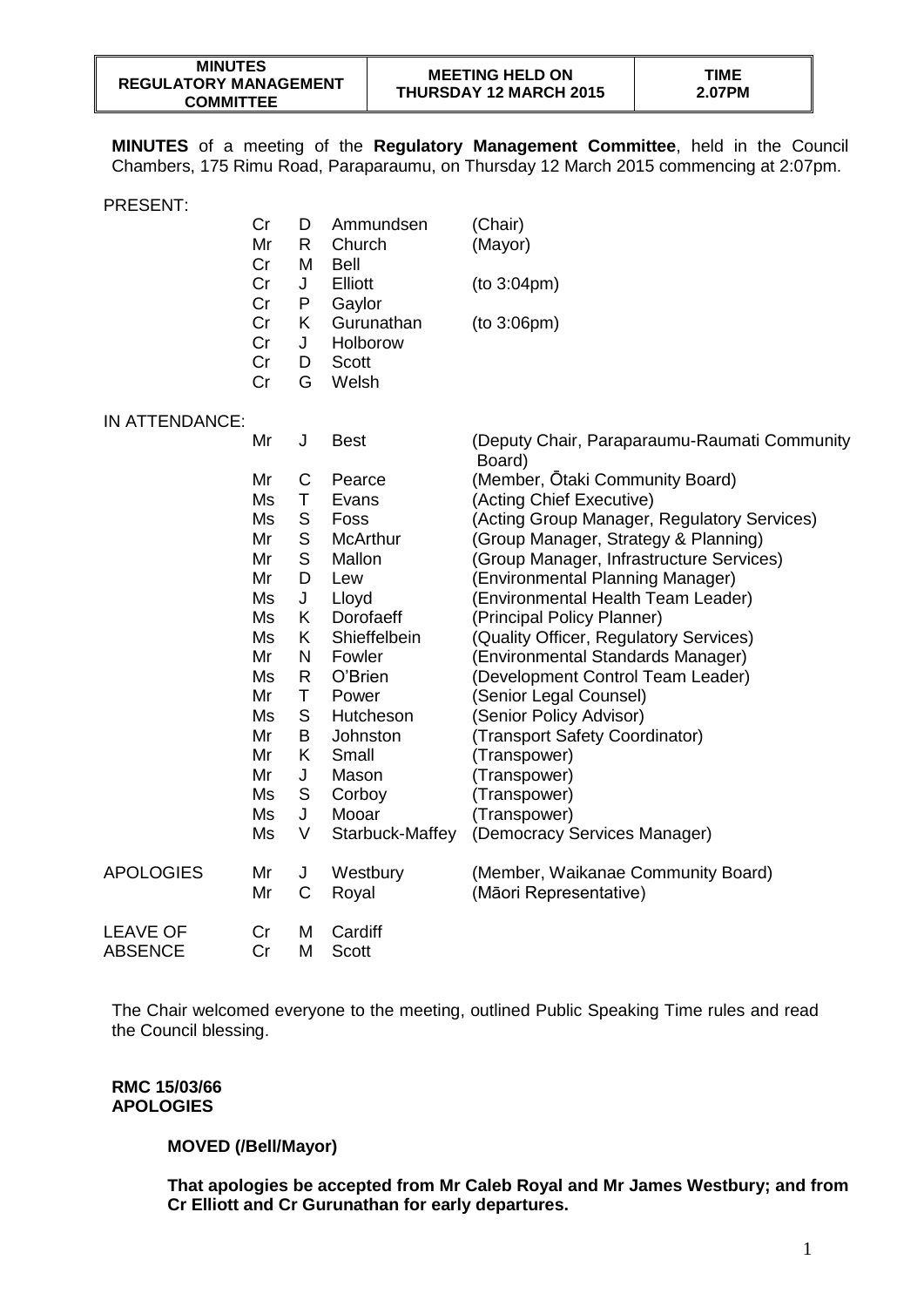## **CARRIED**

It was noted that Cr Cardiff and Cr M Scott were on leave of absence.

## **RMC 15/03/67 DECLARATIONS OF INTEREST**

There were none.

The Chair asked Managers within the Regulatory Services team to introduce their new staff to the Regulatory Management Committee.

Nick Fowler, Environmental Standards Manager introduced Graham Watson, Animal Control Officer and Acting Team Leader; Peter Fitz-Gerald, Animal Control Officer; Rob Koha, Animal Control Officer and Debby Edwards, Food and Licensing officer/Technician.

Rita O'Brien, Acting Resource Consents and Compliance Manager introduced Tony Thomas, Resource Consents Team Leader.

Sharon Foss introduced Heather McGregor, temporary Executive Secretary, Regulatory Services Group.

## **RMC 15/03/68 PRESENTATION: PROPOSED WAIKANAE RECONDUCTORING**

Transpower representatives gave a PowerPoint presentation on the work planned to replace the conductors on the high voltage line through the District. The focus of the presentation was primarily where the line traverses Waikanae. Towers that need remedial work would also be addressed.

Presenters were Kevin Small (General Manager Grid Projects), Jon Mason (Projects Manager), Selina Corby (Senior Stakeholder Engagement Advisor), Joanne Mooar (Regulatory Environment Team Leader). The following points emerged during discussion:

- Work is currently underway in a number of sites in Kāpiti. The majority of the work does not require consenting, as Transpower has powers under the National Environmental Standard (NES) for Electricity Transmission Activities to do the work as of right. Transpower is aware of and concerned with work in protected landscapes and archaeological sites, and will be developing a consenting strategy to ensure the Council is aware which aspects of the work will require resource consents and which may be covered by certificates of compliance.
- Examples of the existing conductor and the proposed replacement conductor were circulated to Councillors to show the difference in size, and copies of a booklet on undergrounding issues was also circulated.
- Reconductoring work was part of normal business operations. The work is being driven by maintenance requirements.
- Cr Ammundsen received a list of questions from 'Waikanae Underground' residents and put them to the delegation who provided answers. The questions included:
	- Are there health risks to residents?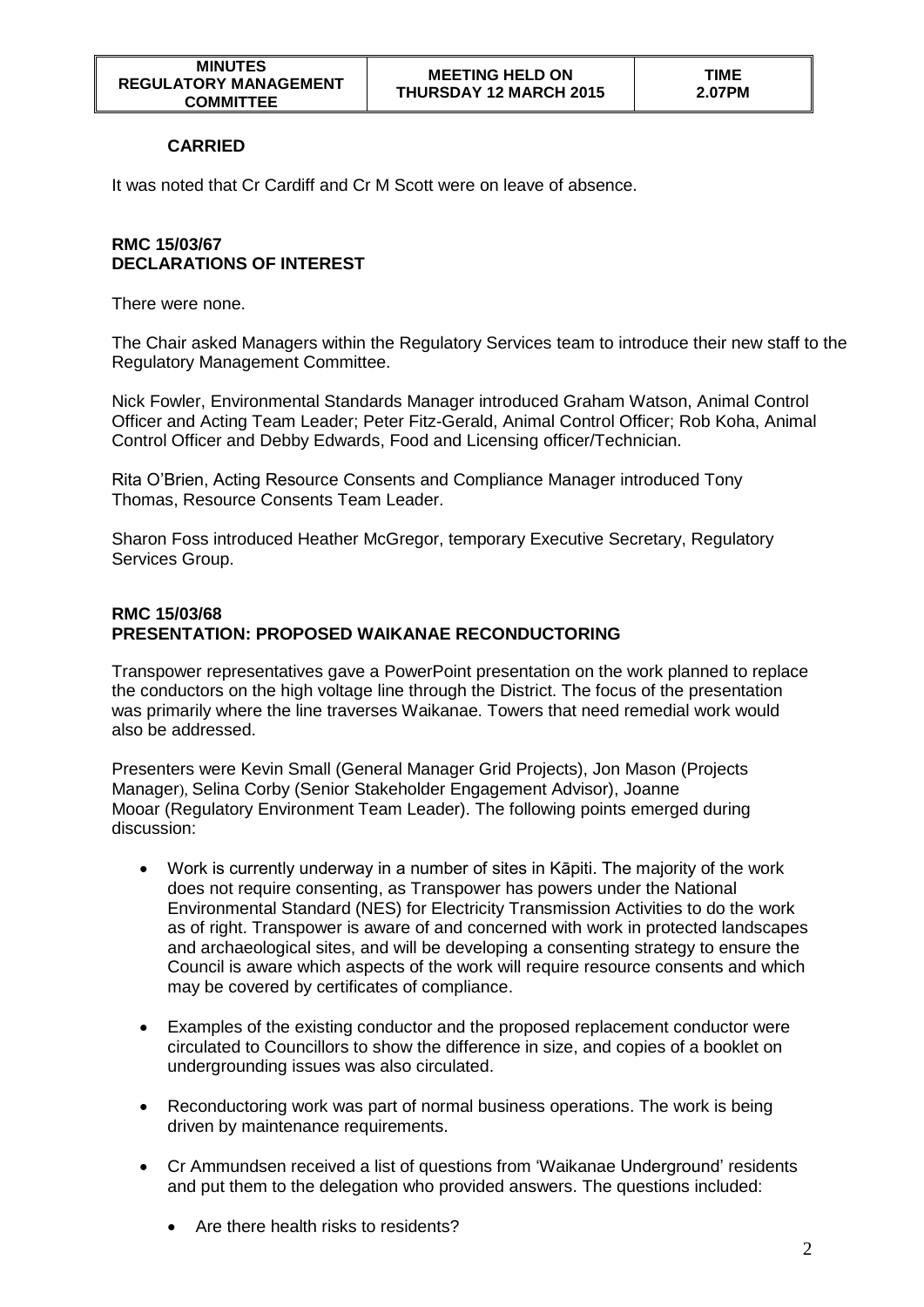| <b>MINUTES</b><br><b>REGULATORY MANAGEMENT</b><br><b>COMMITTEE</b> | <b>MEETING HELD ON</b><br><b>THURSDAY 12 MARCH 2015</b> | <b>TIME</b><br>2.07PM |
|--------------------------------------------------------------------|---------------------------------------------------------|-----------------------|
|--------------------------------------------------------------------|---------------------------------------------------------|-----------------------|

- What is a certificate of compliance (as opposed to limited notification)?
- What consents will Transpower be seeking from the Council?
- Is a thermal upgrade resulting from the new conductors?
- Is the tension of the new conductor increasing?
- Has Transpower undergrounded any cables where no developer was involved outside of Auckland?
- Reference was made to the Valley Road matter which saw the Court find in favour of the community in respect of work in Valley Road which the community believed was upgrading work, not maintenance. Was the work proposed for Waikanae an upgrade or maintenance?
- Transpower apologised for the way Valley Road was handled. The current project was seen as predominantly maintenance but reconductoring does increase capacity so in this respect it was an upgrade. The new conductors will be capable of 16% more current being transmitted but there is no planned increase in the voltage. As the asset was coming to the end of its life this work had to be carried out. All notification issues would be worked through.

### *Cr Elliott left the meeting at 3.04pm.*

The Chair thanked the presenters.

#### *Cr Gurunathan left the meeting at 3.06pm.*

Mr Kevin Small, Mr Jon Mason, Ms Selina Corby and Ms Joanne Mooar from Transpower left the meeting.

## **RMC 15/03/69 PUBLIC SPEAKING TIME (for items relating to the agenda)**

There were no public speakers wishing to address items on the agenda.

### **RMC 15/03/70 MEMBERS' BUSINESS**

- (a) Public Speaking Time Responses none were required
- (b) Leave of Absence none was requested.
- (c) Matters of an Urgent Nature there were none.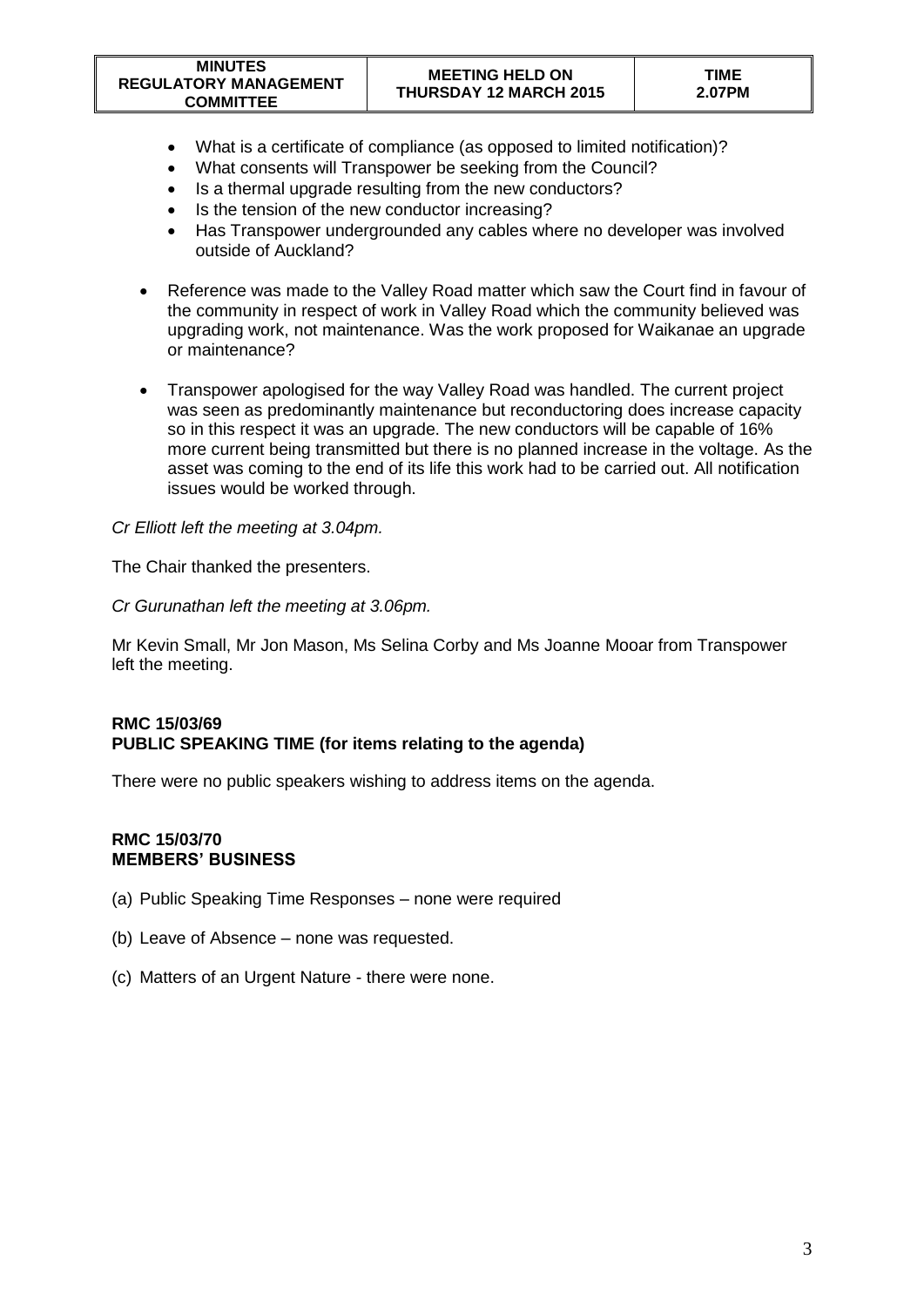### **RMC 15/03/71 CONFIRMATION OF MINUTES**

An amendment to the attendees of the minutes was requested – Community Board Member Fiona Vining was incorrectly referred to as not attending.

## **MOVED (Welsh/Bell)**

**That the amended minutes of the Regulatory Management Committee meeting dated 20 November 2014 are accepted as a true and accurate record of that meeting.** 

## **CARRIED**

#### **RMC 15/03/72 MATTERS UNDER ACTION**

The Matters Under Action update was noted. The following points were raised:

- Bruce Johnston, Transport Safety Coordinator, spoke to his report. Additional events that have occurred since the report were the National Walk to Work day on the 11 March and a visit to Waikanae Montessori Kindergarten teaching basic bicycle safety.
- Sam Hutcheson, Senior Policy Advisor, spoke to the Local Approved Products Policy and Local Alcohol Policy updates and introduced Tim Power, Senior Legal Counsel. Mr Power provided a briefing regarding the risks of bias and predetermination of Council's decision making process on the Local Approved Products Policy (LAPP). It was agreed that a summary of points would be distributed to elected members.
- Nick Fowler, Environmental Standards Manager, provided an update on the operations of the District Licensing Committee.

## **RMC 15/03/73 MATTERS UNDER ACTION – REGULATORY LEGISLATION UPDATE**

The legislative update was noted. The following points were raised:

- Building Amendment Act 2012 it is expected to be in June 2015 that central government will consult regarding some of the risk based regulations.
- Building (Earthquake prone buildings) Amendment Bill 2013 The Select Committee process is now due at the end of July. The project is progressing based on the draft.

*Cr M Bell left the meeting at 3.28pm and returned at 3.32pm*

#### **RMC 15/03/74 UPDATE 4 ON THE PROPOSED DISTRICT PLAN (SP-15-1505)**

Darryl Lew, Research, Policy and Planning Manager, and Katherine Dorofaeff, Principal Policy Planner, introduced the report, noting: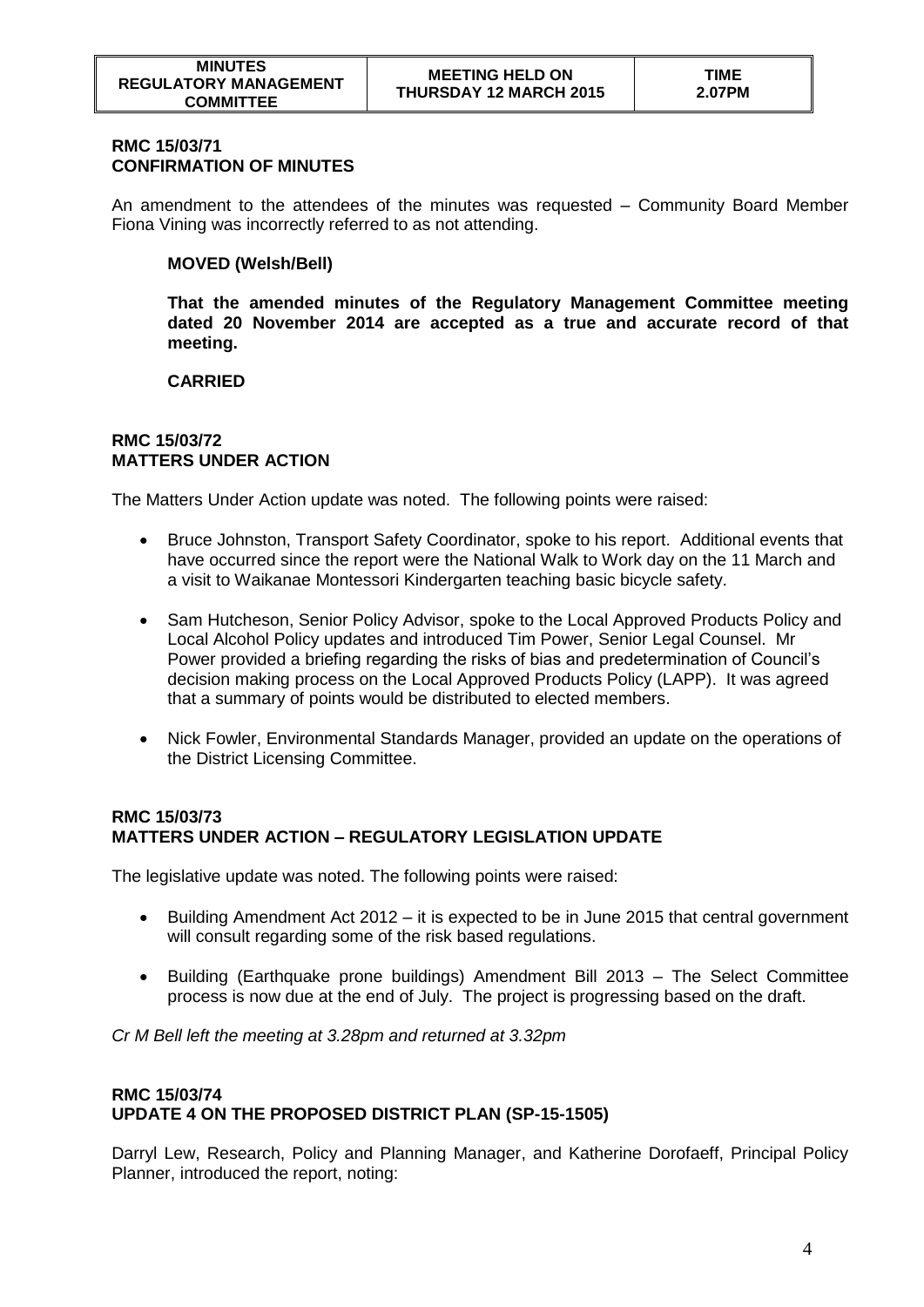- Recent meetings with submitters re flood hazards
- Three meetings with the Rural Issues Group
- Meetings with Coastlands, network utility operators (eg Spark, Chorus), Kapiti Airport and Winstone Aggregates
- An initial meeting with the two independent commissioners
- An internal/external review of some redrafted chapters

The meetings with submitters on major or site specific issues were going well. There was one area to flag: it was intended to have the plan fully redrafted by the end of March and now the timeline would have to be to the end of May, but that did not put the overall timing of the PDP at risk. It was particularly important to reach agreement with the landowners about access to properties to check mapping of ecological and landscape features before proceeding.

# **MOVED (Holborow/Bell)**

## **That report (SP-15-1505) be received.**

## **CARRIED**

*The meeting adjourned at 3.45pm and reconvened at 3.55pm. Jonny Best left the meeting.*

## **RMC 15/03/75 FOOD ACT 2014: PROPOSED REGULATIONS (RS-15-1498)**

Environmental Health Team Leader Julie Lloyd spoke to this report, stating that the Act would pass into law from 1 March 2016. She also corrected an error at paragraph 37 of the report which referred to hospice shops being impacted and that was not correct; they are exempted from the requirements for registration. The following points were raised:

- The Act was another example of how central government impacted on local government resources;
- Councillors were reminded that Council had submitted on the Food Bill in the last triennium; it had taken considerable time for Parliament to enact the Act. Staff explained that this report (RS-15-1498) would form the substance of an associated staff submission on the technicalities of the proposed regulations.
- The process for rolling out the implications of the Act to the community was explained. It was important to get the messaging right. A major concern was the potential impact of the Act on small food stalls or markets and these issues were being worked through.
- Once the Act is in place the Council's Food Safety Bylaw won't be applicable and the Food Safety Policy would also be affected.

# **MOVED (Mayor/Ammundsen)**

**The Regulatory Management Committee accepts report RS-15-1498 which informs Committee members in relation to activities surrounding the implementation of the Food Act 2014.**

# **CARRIED**

*Colin Pearce left the meeting at 4.10pm.*